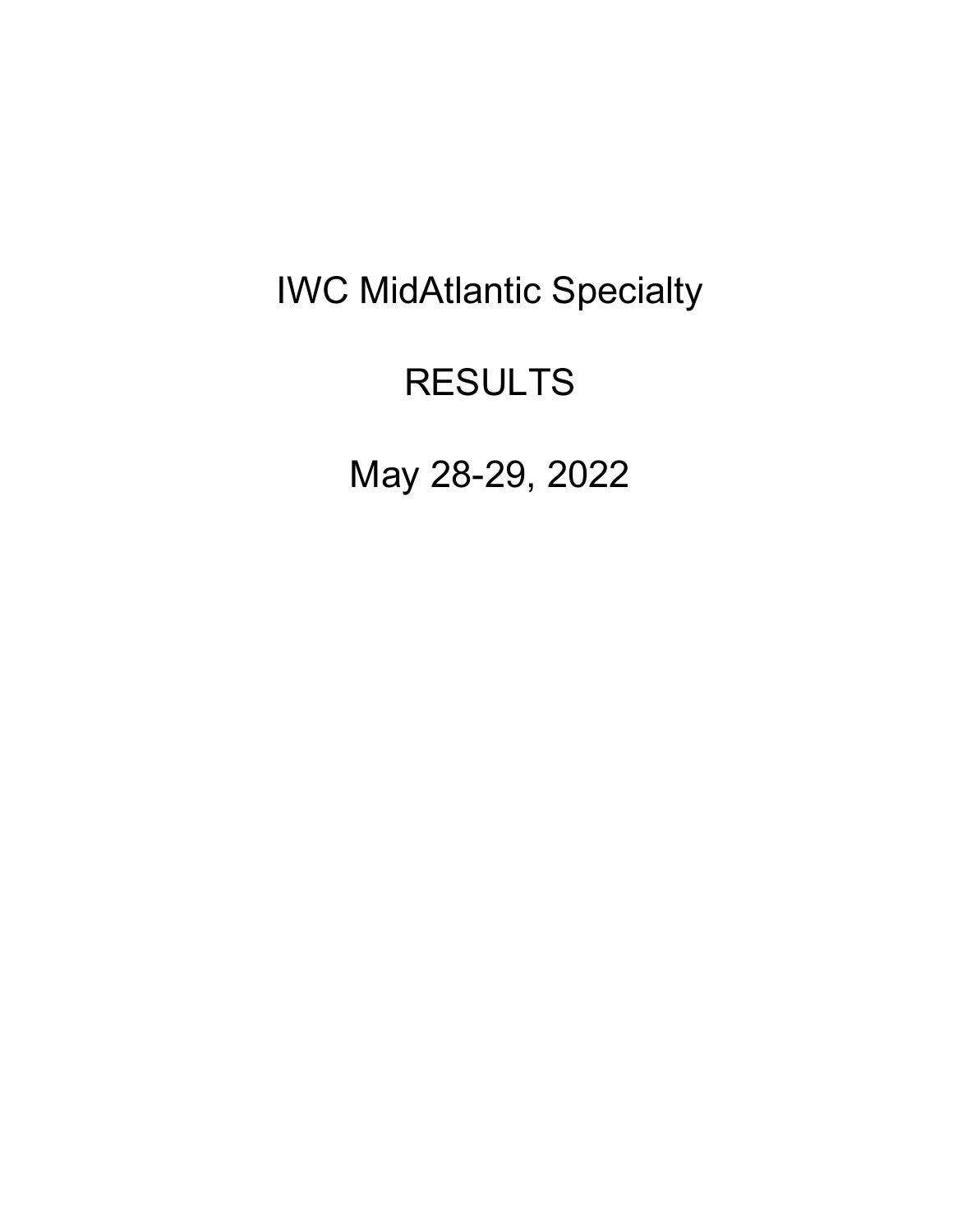| <b>PUPPY DOGS</b>    |                 |                |                                          |                        |                     |                                                 |            |
|----------------------|-----------------|----------------|------------------------------------------|------------------------|---------------------|-------------------------------------------------|------------|
| <b>Variety</b>       | Age             |                | <b>Place Registered Name</b>             | <b>Call Name Owner</b> |                     | <b>Breeder</b>                                  | <b>DOB</b> |
| <b>SM</b>            | $6<9$ mo        | 1              | <b>Blue Mist Moonlight Tango</b>         | Paxton                 | Jim & Kathy Petack  | Jessica & Valerie Stier                         | 11/24/2021 |
| LH.                  | $6<9$ mo        | $2^{\circ}$    | <b>Blue Mist Fred</b>                    | Fred                   |                     | Jessica/Valerie Stier   Jessica & Valerie Stier | 9/23/2021  |
|                      |                 |                |                                          |                        |                     |                                                 |            |
| LH                   | 9<12 mo         | $\mathbf{1}$   | Stone House Written In The Stars         | Castile                | Samantha St. Clair  | <b>Sidney Hoblit</b>                            | 8/8/2021   |
| LH                   | $9<12$ mo       | $\overline{2}$ | Sonata's Dark Side of the Moon of        | Ryder                  | Pam/Kent Roberts    | Hornberger & Hoblit                             | 6/10/2021  |
|                      |                 |                | <b>Stone House</b>                       |                        |                     |                                                 |            |
| <b>SM</b>            | 9<12 mo         | $\mathbf{3}$   | <b>Blue Mist Time at Stone House</b>     | Time                   | Sidney Hoblit       | Jessica & Valerie Stier                         | 8/27/2021  |
|                      |                 |                | Sonata's Stars Go Blue of                |                        |                     |                                                 |            |
| LH.                  | $9<12$ mo $ABS$ |                | Stonehouse                               | Opie                   | Jaime/Bill Cressler | Hornberger & Hoblit                             | 6/10/2021  |
|                      |                 |                |                                          |                        |                     |                                                 |            |
| <b>PUPPY BITCHES</b> |                 |                |                                          |                        |                     |                                                 |            |
| LH                   | $3<6$ mo        | 1              | <b>Aurai Angel's Landing</b>             | Talus                  | Patricia Conklin    | Patricia Conklin                                | 1/4/2022   |
|                      |                 |                |                                          |                        |                     |                                                 |            |
| LH                   | $3<9$ mo        | $\mathbf{1}$   | <b>Blue Mist Velma</b>                   | Velma                  |                     | Jessica/Valerie Stier Jessica & Valerie Stier   | 9/23/2021  |
|                      |                 |                |                                          |                        |                     |                                                 |            |
| SM                   | 9<12            | $\mathbf 1$    | <b>Blue Mist Soul</b>                    | Wanda                  |                     | Jessica/Valerie Stier Jessica & Valerie Stier   | 8/27/2021  |
|                      |                 |                |                                          |                        |                     |                                                 |            |
| <b>BEST PUPPY</b>    |                 |                | Stone House Written In The Stars Castile |                        | Samantha St. Clair  | Sidney Hoblit                                   | 8/8/2021   |
|                      |                 |                |                                          |                        |                     |                                                 |            |
| <b>BOS PUPPY</b>     |                 |                | <b>Blue Mist Soul</b>                    | Wanda                  |                     | Jessica/Valerie Stier   Jessica & Valerie Stier | 8/27/2021  |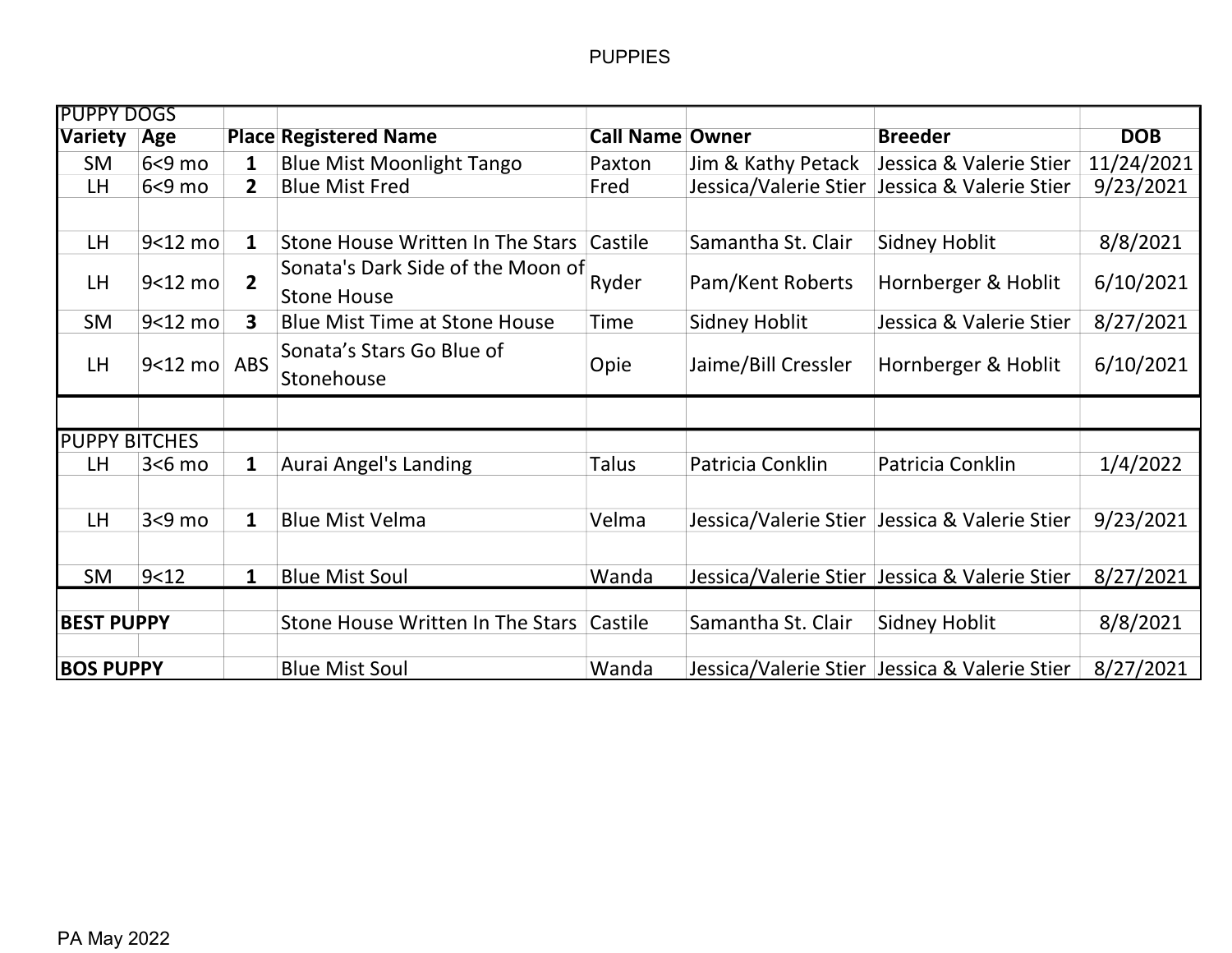#### SMOOTH WINDSPRITES

## GRAND CHAMPION BITCHES - SMOOTH

|   | <b>Place Registered Name</b>      | <b>Call Name</b> | Owner                 | <b>Breeder</b>          | <b>DOB</b> |
|---|-----------------------------------|------------------|-----------------------|-------------------------|------------|
|   | CH Blue Mist Ghosts From our Past | Patty            | Jessica/Valerie Stier | Jessica & Valerie Stier | 4/14/2018  |
|   | CH Tova's Tinsel of the Hunt      | Sprite           | Jessica/Valerie Stier | Jessica & Valerie Stier | 12/3/2010  |
| 3 | CH Blue Mist I Am No One          | Rey              | Jessica/Valerie Stier | Jessica & Valerie Stier | 6/22/2017  |
|   | <b>BEST WINDSPRITE SMOOTH</b>     |                  |                       |                         |            |
|   | CH Blue Mist Ghosts From our Past | Patty            | Jessica/Valerie Stier | Jessica & Valerie Stier | 4/14/2018  |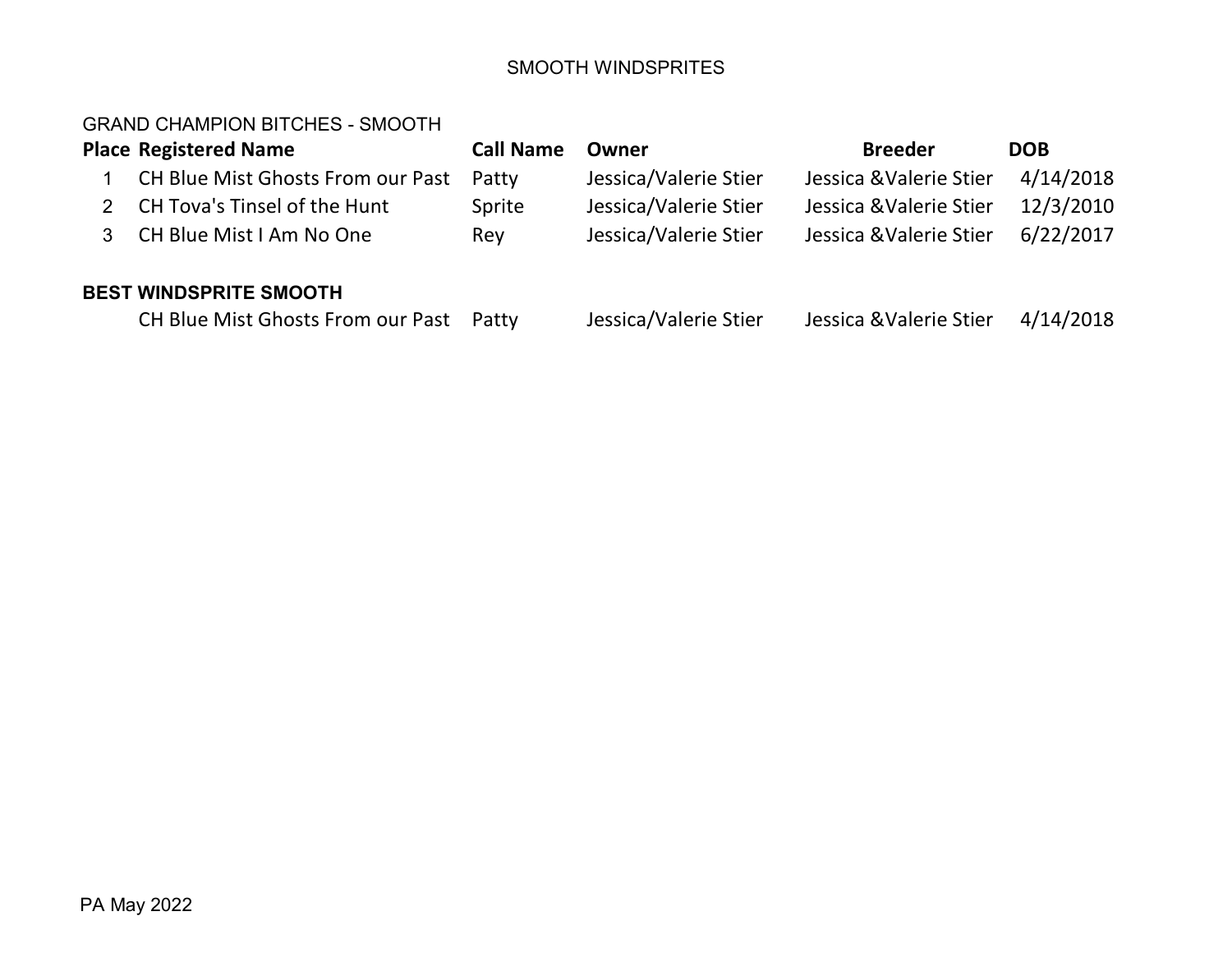## DOG CLASSES - LH

|                | <b>Place Registered Name</b><br><b>JUNIOR DOGS 12&lt;18</b> | <b>Call Name</b> | Owner                               | <b>Breeder</b>        | <b>DOB</b> |
|----------------|-------------------------------------------------------------|------------------|-------------------------------------|-----------------------|------------|
| 1              | <b>Tova's Clear Skies from Fairbairn</b>                    | Jasper           | Sara Martin                         | MacKenzie/McCord      | 5/11/2021  |
|                | <b>BRED BY EXHIBITOR DOGS</b>                               |                  |                                     |                       |            |
| $\mathbf 1$    | Sonata's Norwegian Wood of Stone House Nori                 |                  | Hornberger/Hoblit                   | Hornberger/Hoblit     | 10/28/2019 |
|                | <b>OPEN DOGS</b>                                            |                  |                                     |                       |            |
|                | <b>Wylde Magical Phoenix</b>                                | GusDash          | Gold/DeVoist                        | Donna DeVoist         | 6/20/2019  |
| 2              | Sonata's Allegro                                            | <b>Bronson</b>   | <b>Jim Petack</b>                   | Hornberger/Hoblit     | 4/19/2017  |
| 3              | <b>Brikal Bruno</b>                                         | <b>Bruno</b>     | Green/Hoblit                        | Dalton/Strasser       | 10/7/2018  |
| 4              | Stone House Swift Fly High                                  |                  | Mooselauke Cooper/Hoblit            | <b>Sidney Hoblit</b>  | 3/16/2020  |
|                | ABS Sonata's Legend of Stone House                          | Augie            | Jaime/Bill Cressler                 | Hornberger/Hoblit     | 6/19/2020  |
|                | <b>GRAND CHAMPION DOGS</b>                                  |                  |                                     |                       |            |
| 1              | CH Wylde Sealgair of Aesir                                  | Tristan          | Robin Ivey                          | DeVoist/George-Hinant | 6/19/2016  |
| $\mathbf{2}$   | <b>CH Stone House Heart Throb</b>                           | Redford          | Jackie Wright-Minogue Sidney Hoblit |                       | 4/19/2017  |
| 3              | <b>CH Stone House Heart of Gold</b>                         | <b>Trevor</b>    | Sidney Hoblit                       | <b>Sidney Hoblit</b>  | 4/19/2017  |
| 4              | <b>CH Sonata's Little Drummer Boy</b>                       | Robbie           | Pam/Kent Roberts                    | Hornberger/Hoblit     | 12/19/2016 |
| 5              | CH Tova's Pyxis Guiding Miracle of                          | Pyx              | Jannette Moura                      | MacKenzie/Moura       | 7/9/2017   |
| 6              | Moonshadow<br>CH Stone House Lunar Light                    | Renner           | <b>Jim Petack</b>                   | Hornberger/Hoblit     | 12/30/2014 |
|                |                                                             |                  |                                     |                       |            |
|                | <b>VETERAN DOGS</b>                                         |                  |                                     |                       |            |
| 1              | <b>Happy Dreams Damour</b>                                  | <b>Dashiell</b>  | <b>Sidney Hoblit</b>                | <b>Claudia Thomas</b> | 8/1/2009   |
| $\overline{2}$ | Stone House Light The Way                                   | Guinness         | <b>Sidney Hoblit</b>                | Polly Hornberger      | 1/4/2012   |
| 3              | <b>Stone House Milagro</b>                                  | <b>Milo</b>      | <b>Sidney Hoblit</b>                | <b>Sidney Hoblit</b>  | 10/17/2010 |
| $\overline{4}$ | Stone House Green Flash Labradorite                         | Flash            | Lauren/Andrew Green                 | <b>Sidney Hoblit</b>  | 3/31/2013  |
|                |                                                             |                  |                                     |                       |            |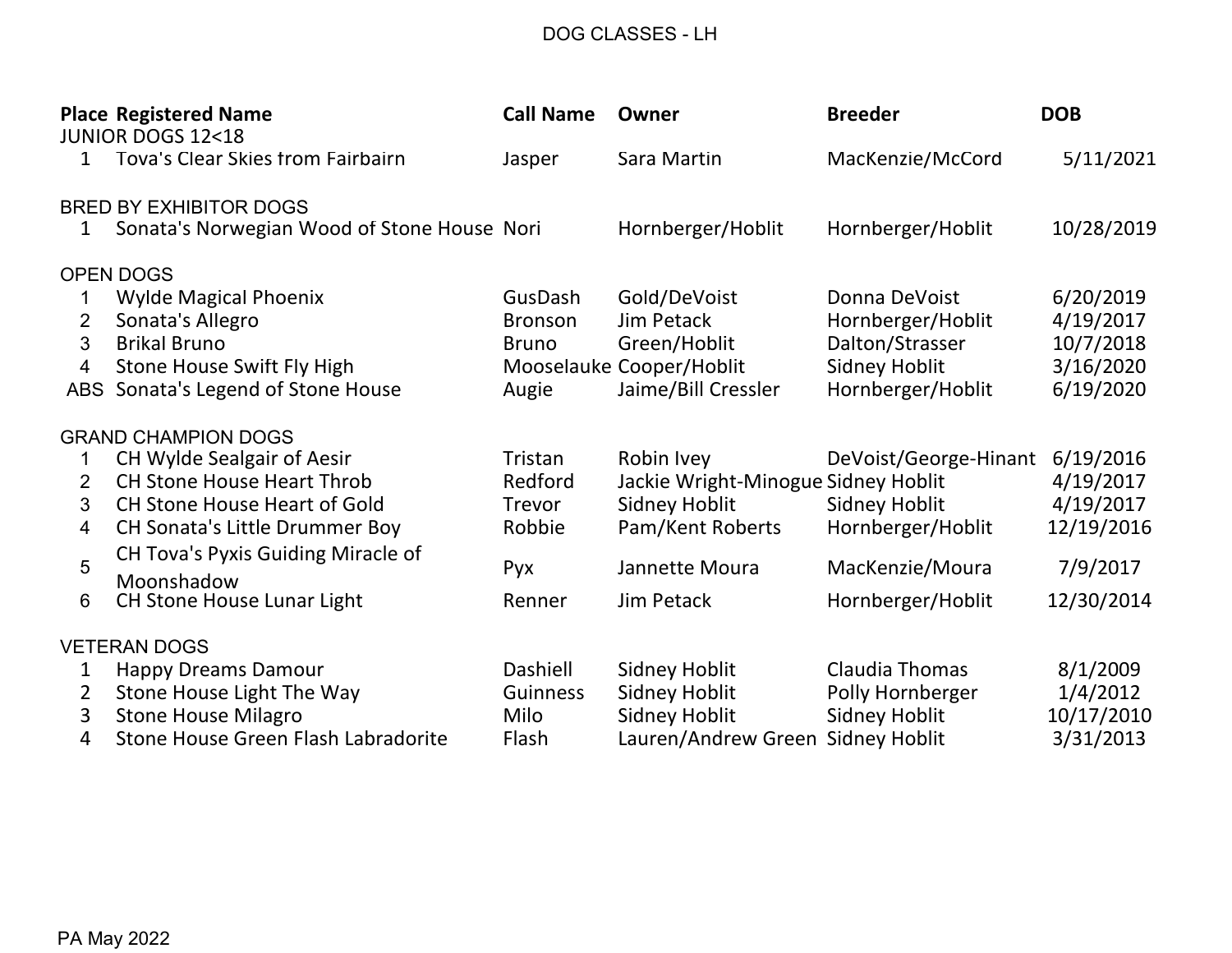## BITCH CLASSES - LH

|                                       | <b>Place Registered Name</b><br><b>JUNIOR BITCH 12&lt;18</b>                                                                | <b>Call Name</b>                 | Owner                                                                                              | <b>Breeder</b>                                     | <b>DOB</b>                                        |
|---------------------------------------|-----------------------------------------------------------------------------------------------------------------------------|----------------------------------|----------------------------------------------------------------------------------------------------|----------------------------------------------------|---------------------------------------------------|
| 1<br>$\overline{2}$<br>$\overline{3}$ | Tova's Cumulus Dawn from Fairbairn<br>Apsara's Harmonic Convergence of Tova<br>Tova's Mackerel Sky from Fairbairn           | Radish<br><b>Bumi</b><br>Kaibab  | Jean McCord<br><b>KC Caswell</b><br>Andrea Cooper                                                  | McCord/MacKenzie<br>Silverberg<br>McCord/MacKenzie | 5/11/2021<br>3/13/2021<br>5/11/2021               |
|                                       | <b>BRED BY EXHIBITOR BITCHES</b>                                                                                            |                                  |                                                                                                    |                                                    |                                                   |
| $\mathbf{1}$<br>$\overline{2}$        | <b>Blue Mist Mythical Creature</b><br>Sonata's Edge of Glory of Stone House                                                 | Gretel<br>Raine                  | Jessica/Valerie Stier<br>Hornberger/Hoblit                                                         | Stier<br>Hornberger/Hoblit                         | 1/31/2020<br>6/19/2020                            |
|                                       | <b>OPEN BITCHES</b>                                                                                                         |                                  |                                                                                                    |                                                    |                                                   |
| $\overline{2}$<br>3<br>4              | <b>Claybrook Never Say Never</b><br>Sonata's Stone House Jazz<br>Stone House Happy as a Lark<br>Crystalbrook's Loretta Lynn | Evie<br>Summer<br>Ava<br>Loretta | Cynthia Schmidt<br>Pam/Kent Roberts<br>Jackie Wright-Minogue Hoblit<br>Kim/James Fredericks Nugent | Henninger<br>Hornberger/Hoblit                     | 2/19/2019<br>10/10/2018<br>3/16/2020<br>3/19/2020 |
|                                       | <b>GRAND CHAMPION BITCHES</b>                                                                                               |                                  |                                                                                                    |                                                    |                                                   |
| 1                                     | <b>CH Stone House Kyanite</b>                                                                                               | Kite                             | <b>Sidney Hoblit</b>                                                                               | Hoblit                                             | 3/31/2013                                         |
| $\overline{2}$                        | CH Tova's Miracle Queen of Naboo from<br>Moonshadow                                                                         | Cricket                          | McCord/MacKenzie                                                                                   | MacKenzie/Moura                                    | 7/9/2017                                          |
| 3                                     | CH Stone House Freestyle Gold                                                                                               | Katie                            | Donna Nugent                                                                                       | Hoblit                                             | 8/10/2016                                         |
| 4                                     | CH Stone House Light The Night                                                                                              | Kirin                            | Hornberger/Hoblit                                                                                  | Hoblit                                             | 5/29/2014                                         |
| 5<br>6                                | CH Stone House Soaring to the Gold<br>CH Stone House Lights, Camera, Action                                                 | Simmy<br>Lucy                    | <b>Sidney Hoblit</b><br><b>Agnes McCloskey</b>                                                     | Hoblit<br>Hoblit                                   | 8/10/2016<br>12/30/2014                           |
|                                       | <b>VETERAN BITCHES</b>                                                                                                      |                                  |                                                                                                    |                                                    |                                                   |
| 1                                     | <b>CH Tova's Kneesa of the Forest</b>                                                                                       | Vela                             | Jannette Moura                                                                                     | MacKenzie                                          | 2/11/2012                                         |
| $\overline{2}$                        | CH Tova's Don't Stop Believin' of Aurai                                                                                     | Journey                          | <b>Claire Conklin</b>                                                                              | MacKenzie                                          | 7/11/2010                                         |
| 3                                     | <b>GCH Stone House Come Touch The Sun</b>                                                                                   | Corry                            | <b>Agnes McCloskey</b>                                                                             | Hoblit                                             | 1/18/2010                                         |
| 4                                     | <b>CH Stone House Firelight</b>                                                                                             | Dove                             | <b>Sidney Hoblit</b>                                                                               | Hoblit                                             | 1/4/2012                                          |
| 5                                     | <b>CH Tova's Gotta Dance</b>                                                                                                | <b>Bea</b>                       | <b>Sidney Hoblit</b>                                                                               | MacKenzie                                          | 11/24/2006                                        |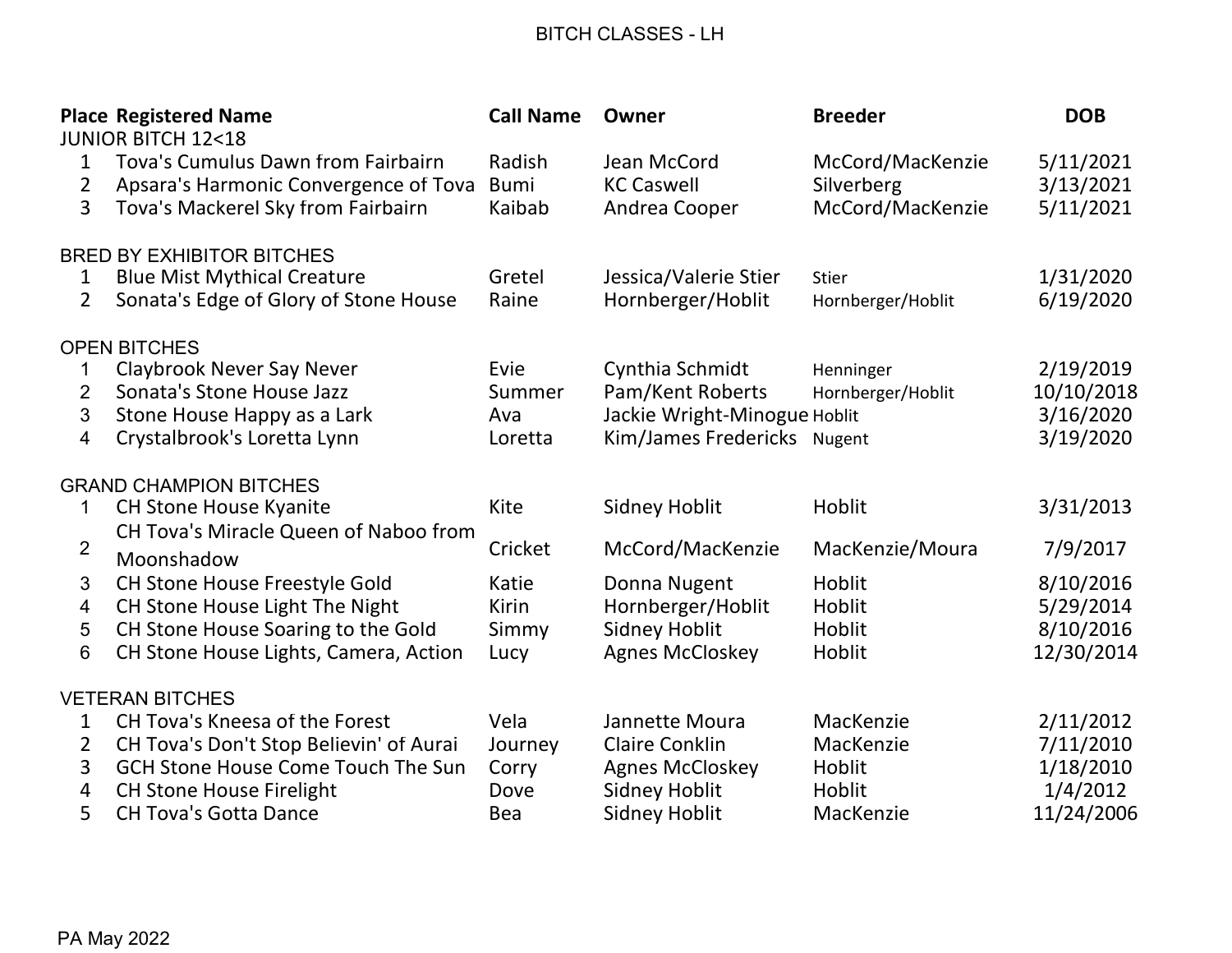#### BEST OF VARIETIES / BISS

| <b>Registered Name</b>               | <b>Call Name</b> | <b>Owner</b>          | <b>Breeder</b>          | <b>DOB</b> |
|--------------------------------------|------------------|-----------------------|-------------------------|------------|
| <b>WINNERS DOG - Longhair</b>        |                  |                       |                         |            |
| <b>Wylde Magical Phoenix</b>         | Gus Dash         | Gold/DeVoist          | Donna DeVoist           | 6/20/2019  |
|                                      |                  |                       |                         |            |
| <b>WINNERS BITCH - Longhair</b>      |                  |                       |                         |            |
| Tova's Cumulus Dawn from Fairbairn   | Radish           | Jean McCord           | MacKenzie/McCord        | 5/11/2021  |
| <b>BEST OF WINNERS - Longhair</b>    |                  |                       |                         |            |
| <b>Wylde Magical Phoenix</b>         | Gus Dash         | Gold/DeVoist          | Donna DeVoist           | 6/20/2019  |
| <b>BEST VETERAN - Longhair</b>       |                  |                       |                         |            |
| CH Tova's Kneesa of the Forest       | Vela             | Jannette Moura        | Jean MacKenzie          | 2/11/2012  |
| <b>BEST WINDSPRITE SMOOTH</b>        |                  |                       |                         |            |
| CH Blue Mist Ghosts From our Past    |                  |                       | Jessica & Valerie Stier |            |
|                                      | Patty            | Jessica/Valerie Stier |                         | 4/14/2018  |
| <b>BEST WINDSPRITE LONGHAIR</b>      |                  |                       |                         |            |
| <b>GCH Blue Mist Ben Solo</b>        | Kylo Ren         | <b>Kim Fredericks</b> | Jessica/Valerie Stier   | 6/24/2017  |
| <b>BEST OF OPPOSITE SEX LONGHAIR</b> |                  |                       |                         |            |
| <b>CH Stone House Kyanite</b>        | <b>Kite</b>      | <b>Sidney Hoblit</b>  | <b>Sidney Hoblit</b>    | 3/31/2013  |
| <b>BEST IN SPECIALTY SHOW</b>        |                  |                       |                         |            |
|                                      |                  |                       |                         |            |
| <b>GCH Blue Mist Ben Solo</b>        | <b>Kylo Ren</b>  | <b>Kim Fredericks</b> | Jessica/Valerie Stier   | 6/24/2017  |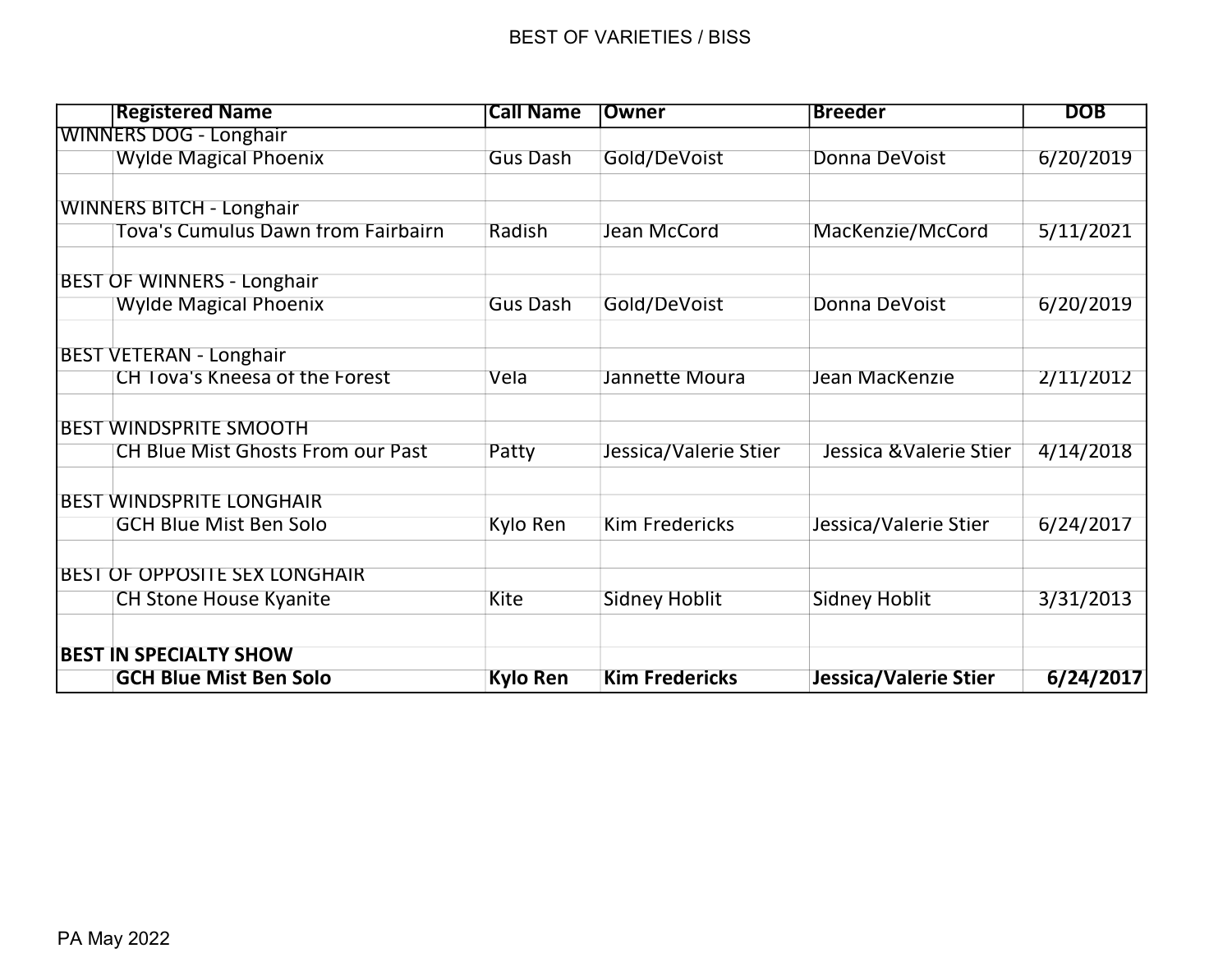| Owner                         | <b>Call Name</b> | Level          | <b>Jump Ht</b> | <b>Class</b> |             | <b>Open Pts Time Penalties Total Score</b> |    | <b>Time</b> | <b>Place</b>   | Q?        |
|-------------------------------|------------------|----------------|----------------|--------------|-------------|--------------------------------------------|----|-------------|----------------|-----------|
| Sara Martin                   | Jasper           | 1              | 8"             | Pup/Beg      | 10          | 5                                          | 5  | 40.31       | $\mathbf{1}$   | <b>NA</b> |
| Jean McCord                   | Radish           | $\mathbf 1$    | 8"             | Pup/Beg      | 10          | 6                                          | 4  | 41.47       | $\overline{2}$ | <b>NA</b> |
| Sidney Hoblit                 | Bea              | 1              | 8"             | Sr. Veteran  | 14          | 6                                          | 8  | 41.16       | $\mathbf{1}$   | <b>NQ</b> |
| Sidney Hoblit                 | Dashiell         | $\mathbf 1$    | 12"            | Sr. Veteran  | 27          | 5                                          | 22 | 40.03       | 1              | Q         |
| Jackie Wright-Minogue Ava     |                  | $\mathbf{1}$   | 16"            | Regular      | 23          | 0                                          | 23 | 30.44       | 1              | Q         |
| Jean McCord                   | Cricket          | 1              | 16"            | Regular      | 21          | $\overline{0}$                             | 21 | 33.22       | $\overline{2}$ | <b>NQ</b> |
| Pam/Kent Roberts              | Robbie           | 1              | 16"            | Regular      | 17          | 0                                          | 17 | 34.47       | 3              | <b>NQ</b> |
| Lauren/Andrew Green           | Flash            | $\mathbf 1$    | 16"            | Veteran      | $\mathbf 0$ |                                            |    | <b>NT</b>   |                | <b>NQ</b> |
| Pam/Kent Roberts              | Summer           | $\mathbf 1$    | 20"            | Regular      |             |                                            |    |             |                |           |
| <b>Claire Conklin</b>         | Journey          | $\overline{2}$ | 16"            | Veteran      | 8           | $\overline{2}$                             | 6  | 37.35       | 1              | <b>NQ</b> |
| Sidney Hoblit                 | <b>Trevor</b>    | $\overline{2}$ | 20"            | Regular      | 25          | $\overline{0}$                             | 25 | 31.94       | $\mathbf{1}$   | Q         |
| <b>Claire Conklin</b>         | Simon            | $\overline{2}$ | 20"            | Regular      | 23          | $\overline{0}$                             | 23 | 35.72       | $\overline{2}$ | $\Omega$  |
| Jackie Wright-Minogue Redford |                  | 3              | 20"            | Regular      | 26          | $\overline{0}$                             | 16 | 34.40       | $\mathbf{1}$   | Q         |
| Sidney Hoblit                 | Kite             | 3              | 20"            | Regular      | 23          | $\overline{0}$                             | 23 | 34.16       | $\overline{2}$ | Q         |
|                               |                  |                |                |              |             |                                            |    |             |                |           |
| Sidney Hoblit                 | Milo             | 3              | 20"            | Veteran      | 17          | $\overline{0}$                             | 17 | 31.31       | 1              | <b>NQ</b> |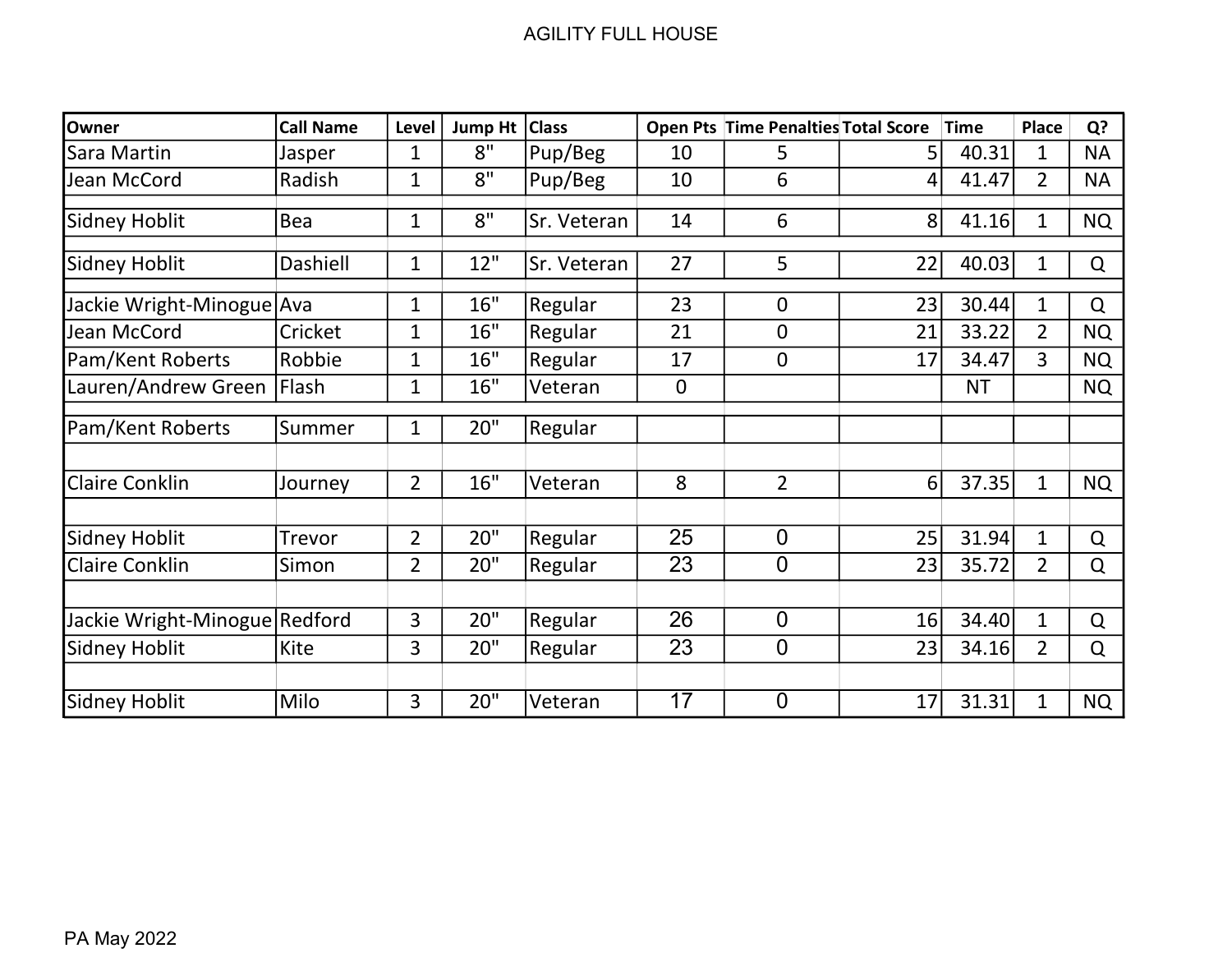| Owner                   | Call Name Level Jump Ht Class |                |     |             |                | <b>Jump Faults Time Faults Total Faults</b> |              | <b>Time</b> | <b>Place</b>   | Q?        |
|-------------------------|-------------------------------|----------------|-----|-------------|----------------|---------------------------------------------|--------------|-------------|----------------|-----------|
| LEVEL 1 /<br>SCT 70 sec |                               |                |     |             |                |                                             |              |             |                |           |
| Jean McCord             | Radish                        | $\mathbf{1}$   | 8"  | Pup/Beg     | 5              | 5                                           | 10           | 75.16       | $\mathbf{1}$   | <b>NA</b> |
| Sara Martin             | Jasper                        | $\mathbf{1}$   | 8"  | Pup/Beg     | 5              | 9                                           | 14           | 75.16       | $\overline{2}$ | <b>NA</b> |
|                         |                               |                |     |             |                |                                             |              |             |                |           |
| Sidney Hoblit           | Dashiell                      | $\mathbf{1}$   | 12" | Sr. Veteran | $\mathbf 0$    | $\mathbf 0$                                 | $\mathbf{0}$ | 37.47       | $\mathbf{1}$   | $\Omega$  |
| Jackie Wright-Minogue   | Ava                           | $\mathbf{1}$   | 16" | Regular     | 0              | $\mathbf 0$                                 | $\mathbf 0$  | 25.66       | $\mathbf{1}$   | $\Omega$  |
| Jean McCord             | Cricket                       | $\mathbf{1}$   | 16" | Regular     | $\mathbf 0$    | $\mathbf 0$                                 | 0            | 53.47       | $\overline{2}$ | $\Omega$  |
| Pam/Kent Roberts        | Robbie                        | $\mathbf{1}$   | 16" | Regular     | 10             |                                             |              | <b>NT</b>   |                | <b>NT</b> |
|                         |                               |                |     |             |                |                                             |              |             |                |           |
| Lauren/Andrew Green     | Flash                         | $\mathbf{1}$   | 16" | Veteran     | 5              | $\mathbf 0$                                 | 5            | 70.59       | $\mathbf{1}$   | $\Omega$  |
| Pam/Kent Roberts        | Summer                        | $\mathbf{1}$   | 20" | Regular     |                |                                             |              |             | <b>SCR</b>     |           |
|                         |                               |                |     |             |                |                                             |              |             |                |           |
| LEVEL 2 sct 65 sec      |                               |                |     |             |                |                                             |              |             |                |           |
| <b>Claire Conklin</b>   | Journey                       | $\overline{2}$ | 16" | Veteran     |                |                                             |              |             |                | <b>NT</b> |
|                         |                               |                |     |             |                |                                             |              |             |                |           |
| Sidney Hoblit           | Trevor                        | $\overline{2}$ | 20" | Regular     | $\overline{0}$ | $\mathbf 0$                                 | $\mathbf 0$  | 51.12       | $\mathbf{1}$   | $\Omega$  |
| <b>Claire Conklin</b>   | Simon                         | $\overline{2}$ | 20" | Regular     |                |                                             |              |             |                | <b>NT</b> |
|                         |                               |                |     |             |                |                                             |              |             |                |           |
| LEVEL 3 sct 65 sec      |                               |                |     |             |                |                                             |              |             |                |           |
| Jackie Wright-Minogue   | Redford                       | $\overline{3}$ | 20" | Regular     | $\overline{0}$ | $\mathbf 0$                                 | $\mathbf 0$  | 34.91       | $\mathbf{1}$   | $\Omega$  |
| Sidney Hoblit           | Kite                          | 3              | 20" | Regular     | 5              | 3                                           | 5            | 45.03       | $\overline{2}$ | Q         |
| Sidney Hoblit           | Milo                          | $\overline{3}$ | 20" | Veteran     | 5              | $\mathbf 0$                                 | 5            | 51.91       | $\mathbf{1}$   | $\Omega$  |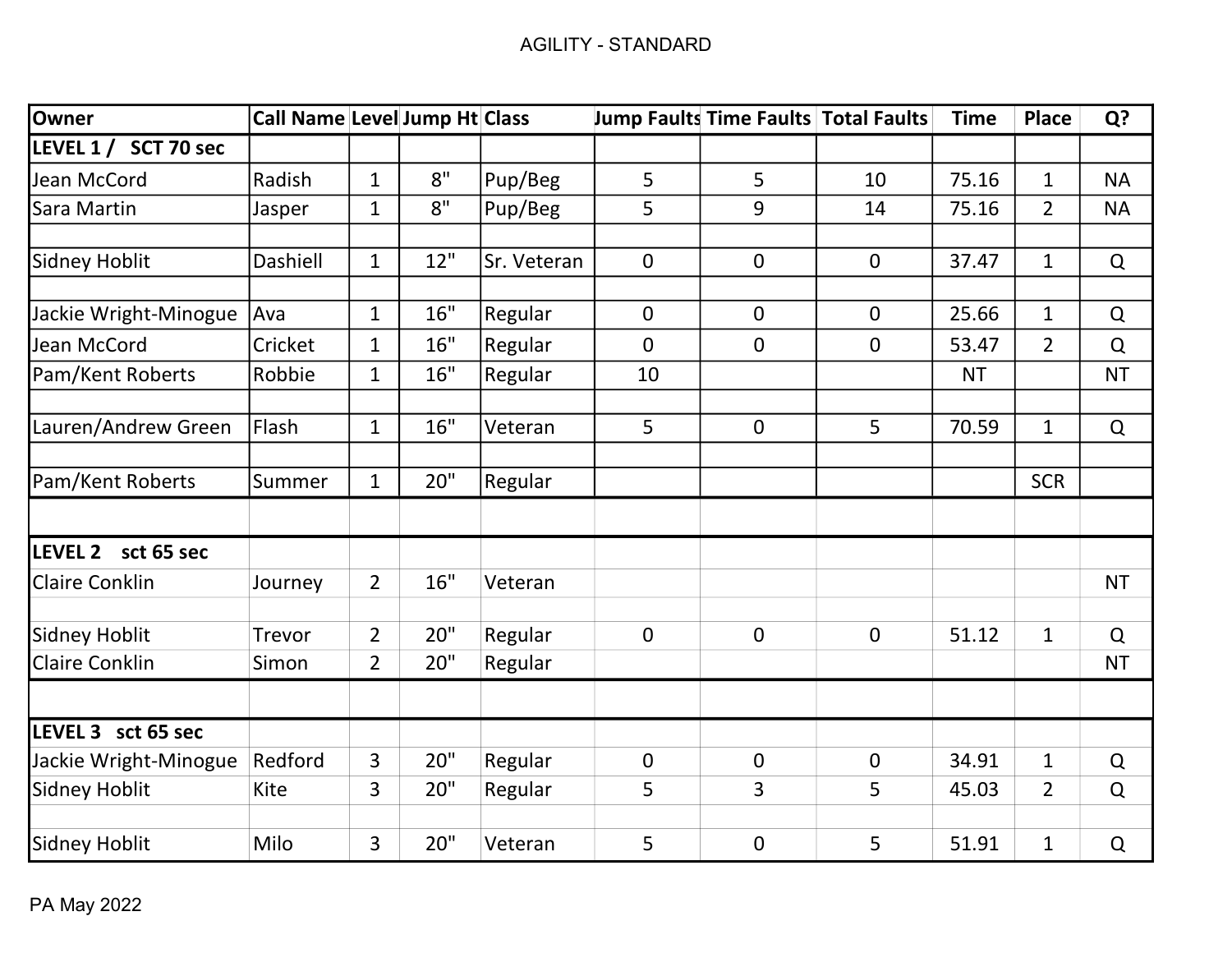#### STRAIGHT RACING - REGULAR

| <b>Place</b>   |                | <b>Points Call Name</b> | <b>Reg. Name</b>                                          | Owner                 | $Q$ ?            |
|----------------|----------------|-------------------------|-----------------------------------------------------------|-----------------------|------------------|
| $1 - BIF$      | 22             | Trevor                  | <b>Stone House Heart of Gold</b>                          | <b>Sidney Hoblit</b>  | Q                |
| $\overline{2}$ | 16             | Redford                 | <b>Stone House Heart Throb</b>                            | Jackie Wright-Minogue | Q                |
| 3              | 12             | <b>Gus Dash</b>         | <b>Wylde Magical Phoenix</b>                              | Darlene Gold/DeVoist  | Q                |
| 4              | 12             | Bronson                 | <b>Stone House Allegro</b>                                | Jim/Kathy Petack      | Q                |
| 5              | 11             | Pyx                     | Tova's Pyxis Guiding Miracle of Moonshadow                | Jannetta Moura        | Q                |
| 6              | 11             | Bumi                    | Apsara's Harmonic Convergence of Tova                     | <b>KC Caswell</b>     | Q                |
| 7              | 10             | Robbie                  | Sonata's Little Drummer Boy of Stone House                | Pam/Kent Roberts      | Q                |
| 8              | 10             | Ava                     | Stone House Happy as a Lark                               | Jackie Wright-Minogue | Q                |
| 9              | 10             | Cricket                 | Tova's Miracle Queen of Naboo from Moonshadow Jean McCord |                       | Q                |
| 10             | 9              | Summer                  | Sonata's Stone House Jazz                                 | Pam/Kent Roberts      | Q                |
| 11             | $\overline{7}$ | Moosilauke              | Stone House Swift Fly High                                | Andrea Cooper         | Q                |
| 12             | $\overline{7}$ | Kite                    | <b>Stone House Kyanite</b>                                | Sidney Hoblit         | Q                |
| 13             | $\overline{7}$ | Simmy                   | Stone House Soaring to the Gold                           | <b>Sidney Hoblit</b>  | Q                |
| 14             | 5              | Rey                     | Blue Mist I Am No One                                     | Jessica/Valerie Stier | Q & Turtle       |
| 15             | $2^{\circ}$    | Renner                  | <b>Stone House Lunar Light</b>                            | Jim/Kathy Petack      | DNF <sub>1</sub> |
| 16             | $\overline{4}$ | Simon                   | Aurai Treasure Island                                     | <b>Claire Conklin</b> | <b>SCR</b>       |
| 17             | $\mathbf 0$    | Bruno                   | <b>Brikal Bruno</b>                                       | Lauren/Andrew Green   | <b>SCR</b>       |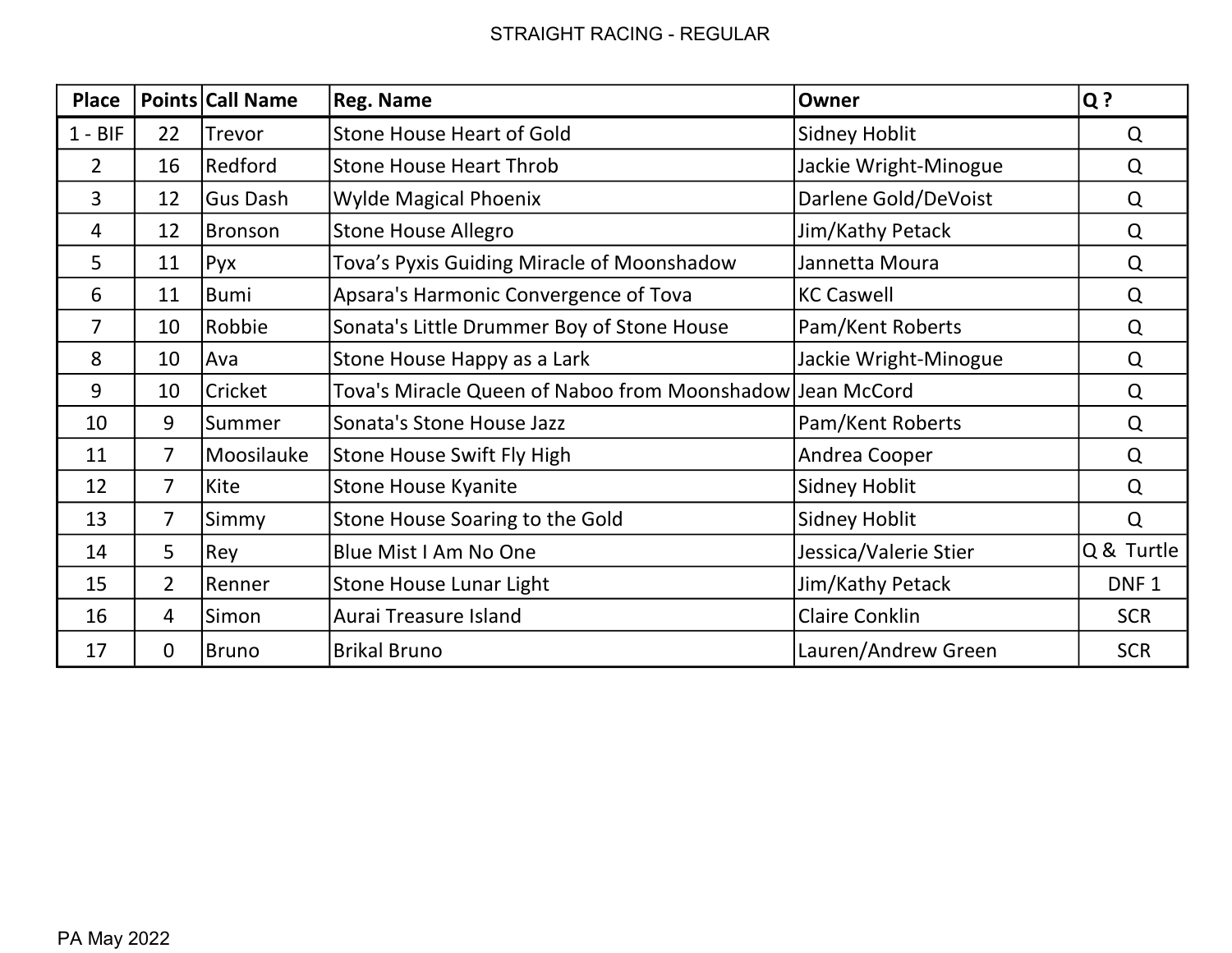|                                     | Veteran Racing (9-<12) |                         |                                               |                         |            |
|-------------------------------------|------------------------|-------------------------|-----------------------------------------------|-------------------------|------------|
| <b>Place</b>                        |                        | <b>Points Call Name</b> | <b>Reg. Name</b>                              | Owner                   | $Q$ ?      |
| $1 - BIFV$                          | 10                     | <b>Flash</b>            | <b>CH Stone House Green Flash Labradorite</b> | Lauren/Andrew Green     | Q          |
| $\overline{2}$                      | 8                      | Sprite                  | <b>CH Tova's Tinsel of the Hunt</b>           | Jessica/Valerie Stier   | Q          |
| 3                                   | 8                      | lVela                   | <b>CH Tova's Kneesa of the Forest</b>         | Jannette Moura          | Q          |
| 4                                   | 5                      | <b>Guiness</b>          | CH Stone House Light The Way                  | Polly Hornberger/Hoblit | Q          |
| 5                                   | 5                      | <b>Dove</b>             | <b>CH Stone House Firelight</b>               | Sidney Hoblit           | Q & Turtle |
| 6                                   | 2                      | Journey                 | CH Tova's Don't Stop Believin' of Aurai       | <b>Claire Conklin</b>   | <b>SCR</b> |
|                                     |                        |                         |                                               |                         |            |
|                                     |                        |                         |                                               |                         |            |
| Veteran Senior Racing (12 or older) |                        |                         |                                               |                         |            |
| 1- BIFSV                            | 5                      | Dashiell                | <b>CH Happy Dreams Damour</b>                 | Sidney Hoblit           | $\Omega$   |
|                                     | 3                      | <b>Bea</b>              | <b>CH Tova's Gotta Dance</b>                  | <b>Sidney Hoblit</b>    | Q & Turtle |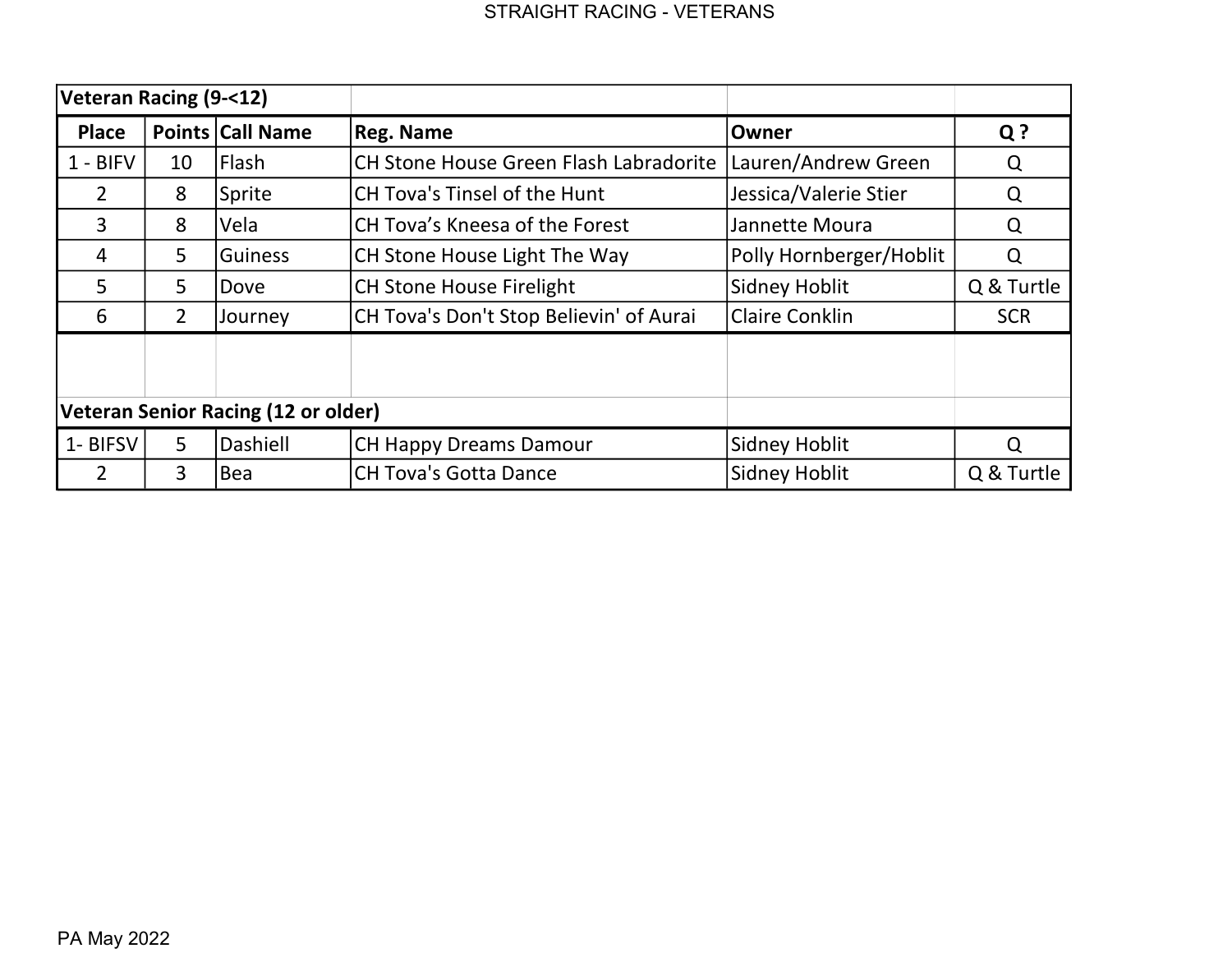| Owner                   | <b>Registered Name</b>                        | <b>Call Name</b> | <b>Class</b> | QTR?             |
|-------------------------|-----------------------------------------------|------------------|--------------|------------------|
| Patricia Conklin        | <b>Aurai Angel's Landing</b>                  | <b>Talus</b>     | Puppy        | chased           |
| Jim/Kathy Petack        | <b>Blue Mist Moonlight Tango</b>              | Paxton           | Puppy        | chased           |
| Samantha St. Clair      | Stone House Written In The Stars              | Castile          | Puppy        | chased           |
| <b>Sidney Hoblit</b>    | <b>Blue Mist Time at Stone House</b>          | Time             | Puppy        | chased           |
| Pam/Kent Roberts        | Sonata's Dark Side of the Moon of Stone House | Ryder            | Puppy        | chased           |
| Donna Nugent            | Crystalbrook Mrs Pumphrey                     | Pom Pom          | Puppy        | chased           |
| Donna Nugent            | Crystalbrook Helen                            | Helen            | Puppy        | chased           |
| Donna Nugent            | Crystalbrook Clive                            | Clive            | Puppy        | chased           |
| Jessica/Valerie Stier   | <b>Blue Mist Velma</b>                        | Velma            | Puppy        | chased           |
| Jessica/Valerie Stier   | <b>Blue Mist Soul</b>                         | Wanda            | Puppy        | chased           |
| Jessica/Valerie Stier   | <b>Blue Mist Fred</b>                         | Fred             | Puppy        |                  |
| Jaime/Bill Cressler     | Sonata's Stars Go Blue of Stonehouse          | Opie             | Puppy        | <b>ABS</b>       |
| Sara Martin             | Tova's Clear Skies from Fairbairn             | Jasper           | Standard     | QTR/Q            |
| Andrea Cooper           | Tova's Mackerel Sky from Fairbairn            | Kaibab           | Standard     | QTR/Q            |
| Jessica/Valerie Stier   | <b>Blue Mist Ghosts From our Past</b>         | Patty            | Standard     | Q                |
| Robin Ivey              | Ch. Wylde Sealgair of Aesir                   | Tristan          | Standard     | $\Omega$         |
| <b>KC Caswell</b>       | Apsara's Harmonic Convergence of Tova         | <b>Bumi</b>      | Standard     | <b>QTR</b>       |
| Jean McCord             | Tova's Cumulus Dawn from Fairbairn            | Radish           | Standard     | <b>NQ</b>        |
| Donna Nugent            | Stone House Freestyle Gold                    | Katie            | Standard     | SCR <sub>2</sub> |
| Polly Hornberger/Hoblit | Sonata's Edge of Glory of Stone House         | Raine            | Standard     | <b>SCR</b>       |
| Polly Hornberger/Hoblit | Sonata's Norwegian Wood of Stone House        | Nori             | Standard     | <b>SCR</b>       |
| Jaime/Bill Cressler     | Sonata's Legend of Stonehouse                 | Augie            | Standard     | <b>ABS</b>       |
| <b>Sidney Hoblit</b>    | <b>Stone House Milagro</b>                    | Milo             | Veteran      | SCR <sub>2</sub> |

PA May 2022